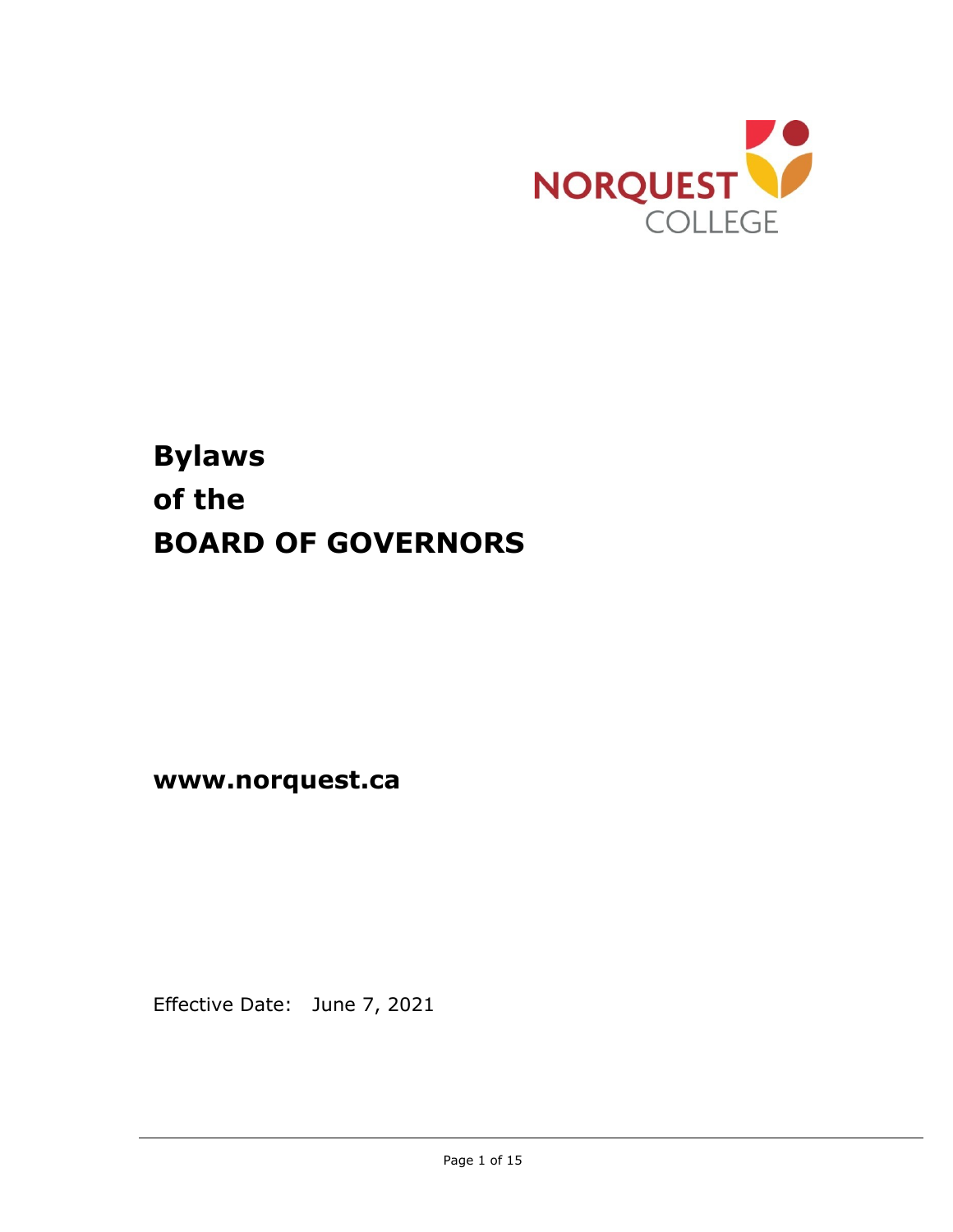## **Legislative Sanction for NorQuest College**

The Government of Alberta established NorQuest College in 1965.

- The Lieutenant Governor established a public college designated as Alberta Vocational College-Edmonton (by Order in Council 185/97 passed on the 14th day of May 1997, exercising the authority vested in him by Section 2 of the Colleges Act, RSA 1980 c. C-18).
- The Lieutenant Governor established the Board of Governors for Alberta Vocational College-Edmonton (by Order in Council 131/98 passed on the first day of April 1998, exercising the authority vested in him by Section 3(4) of the Colleges Act).
- The Lieutenant Governor designated the name of the college as "NorQuest College" (by Order in Council 330/99 passed on the 25th day of August 1999, exercising the authority vested in him by Sections 2, 3 and 21.2 of the Colleges Act).

*(NOTE: Proclaimed in force March 18, 2004, except section 61(2) (b). Section 61(2) (b) proclaimed in force September 1, 2004.)*

### **ARTICLE 1 INTERPRETATION**

- 1.1 If there is any conflict between these Bylaws and legislation, legislation prevails.
- 1.2 When interpreting the Bylaws, readers must refer to relevant legislation. Words and expressions used and not otherwise defined in the Bylaws shall, insofar as the context does not otherwise require, have the same meanings as would be the case when used in legislation.
- 1.3 Throughout these Bylaws, unless the context otherwise requires, words imparting the singular number of masculine gender shall include the plural number or the feminine gender as the case may be and vice-versa and references to persons shall include firms and corporations.
- 1.4 The headings in the Bylaws are for ease of reference only and shall not affect in any way the meaning or interpretation of the Bylaws.
- 1.5 The Definitions set out in "Board Policy Definitions" are incorporated herein.

### **ARTICLE 2 BOARD MEETINGS**

### 2.1 **NOTICE**

2.1.1 The Board will hold regular meetings on days and at times established. A schedule will be drafted before the end of each Fiscal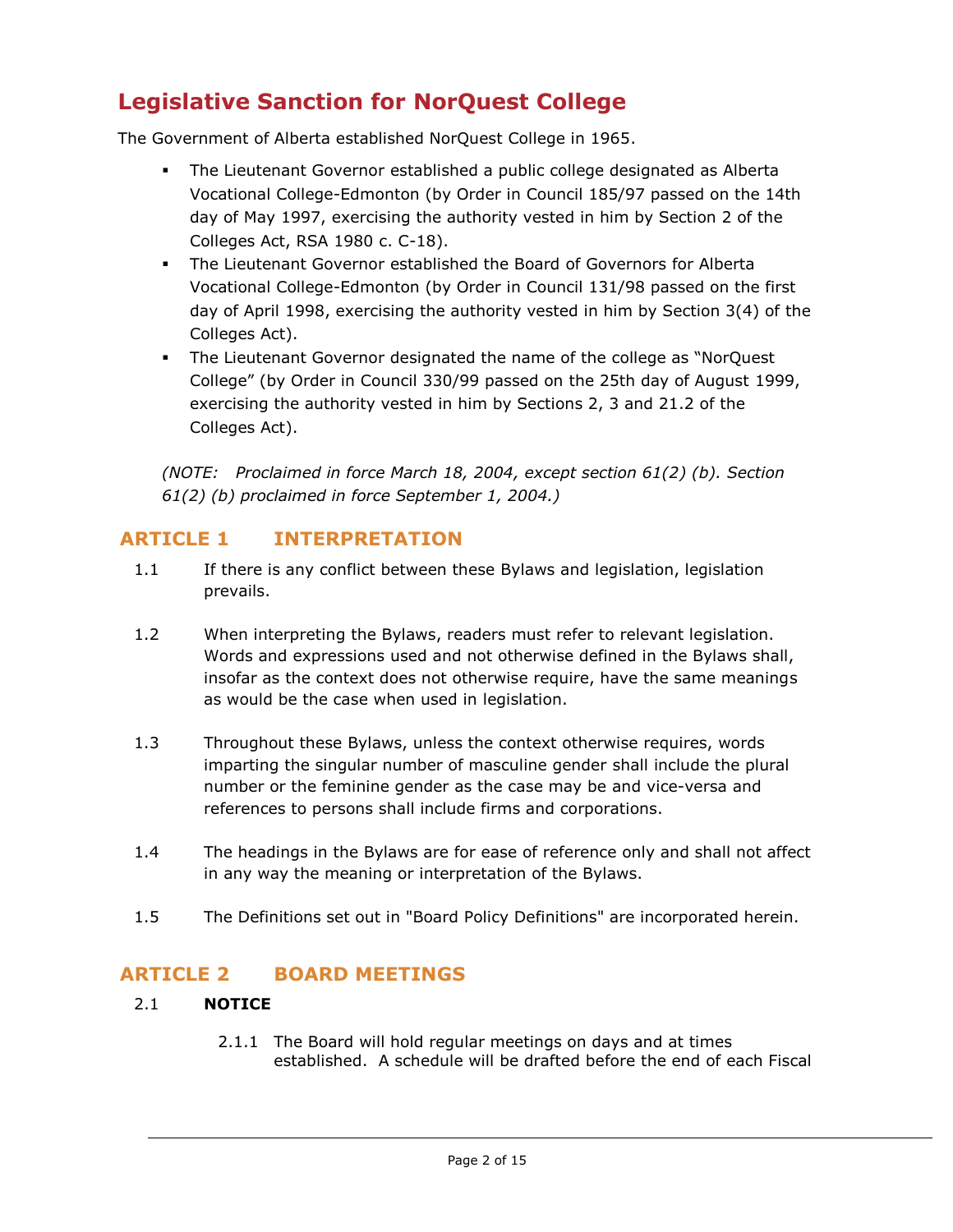Year. When schedule changes are required every effort will be made to achieve quorum and shall be noted in the consent agenda of the nearest board meeting.

2.1.2 Agendas of Board and standing committee meetings will be created in accordance to the work plan and in consultation with the Board Chair, and/or Committee Chair, and/or Vice-Chair and/or President.

#### 2.2 **Regular Board Meetings**

- 2.2.1 The Board Chair of any regular or special meeting may, with the consent of the majority of Board members, adjourn the same from time to time and place to place. The Board will address unfinished items of business from the adjourned meeting at the next regular meeting.
- 2.2.2 The accidental omission to give notice of a Board Meeting to any Board member or the non-receipt by any member of such notice does not invalidate the proceedings at a regular or special meeting of members so long as a quorum is present.
- 2.2.3 Any person who is allowed to remain in attendance at a meeting of the Board of Governors of NorQuest College may only remain as long as he or she conducts him/herself with dignity and propriety and at the exclusive option of the Board Chair or Vice-Chair in absence of the Chair, may be expelled for improper conduct at the meeting.

#### 2.3 **Public Session**

- 2.3.1 All Board meetings shall be considered open to observers from the public unless the matters under Board consideration pertain to article 2.4.2. No person shall be excluded from any meeting of the Board of Governors of NorQuest College unless, in the opinion of the Board Chair or Vice-Chair in absence of the Chair, the facilities and location of the meeting are such that they do not lend themselves well to attendance by non-Board members or for such other reason as the Board may deem, in its exclusive opinion, appropriate.
- 2.3.2 A non-Board member may participate only if:
	- Such a person is invited by the Board Chair to participate in a specified manner; and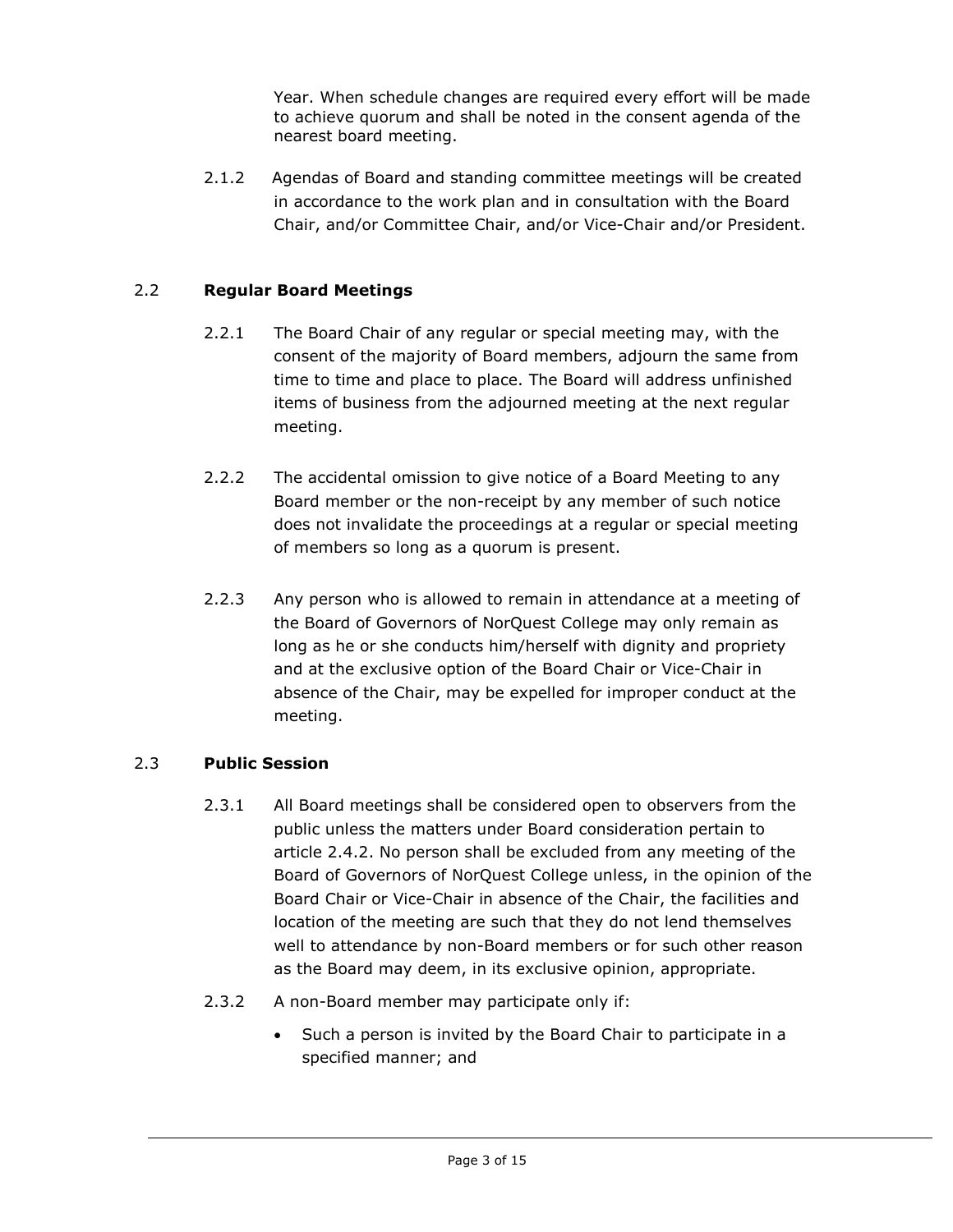• Arrangements have been made at least twenty (21) days in advance.

### 2.4 **Public Presentations**

- 2.4.1 Persons or groups wishing to make presentations to the Board shall give at least twenty-one (21) calendar days' written notice to the Board Chair via Board of Governors Office describing in sufficient detail the topic to be discussed and materials to be provided, if any, and shall require approval by the Board Chair.
- 2.4.2 Documentation or materials related to an approved presentation shall be received by the Board Office and included and distributed with the meeting agenda at least fourteen (14) days in advance of the meeting.
- 2.4.3 Groups and organizations must identify one individual as their spokesperson, and presentations will be limited to a maximum of fifteen minutes.

### 2.5 **Closed Session**

- 2.5.1 Notwithstanding the above provisions of this Article, at its discretion, the Board may schedule closed portions of any Board meetings or if the Board at any time feels that the nature of the material to be discussed is such that it is not in the interests of the Board, the College or the public to have third parties present, the Board, in its exclusive discretion, may order the meeting closed and all other parties in attendance shall forthwith leave the place of the meeting prior to the continuation of the meeting.
- 2.5.2 Subjects intended for closed discussion are explicitly identified on the agenda and accepted for such treatment at the time of agenda approval. If such approval is not obtained, then such matter is automatically removed from the agenda for that meeting. Subjects identified for closed discussion may include, but need not be limited to, the following:
	- Matters relating to salaries, conditions of employment and collective bargaining;
	- Human resource issues including appointments, transfers, resignations, promotions, demotions, conduct, discipline or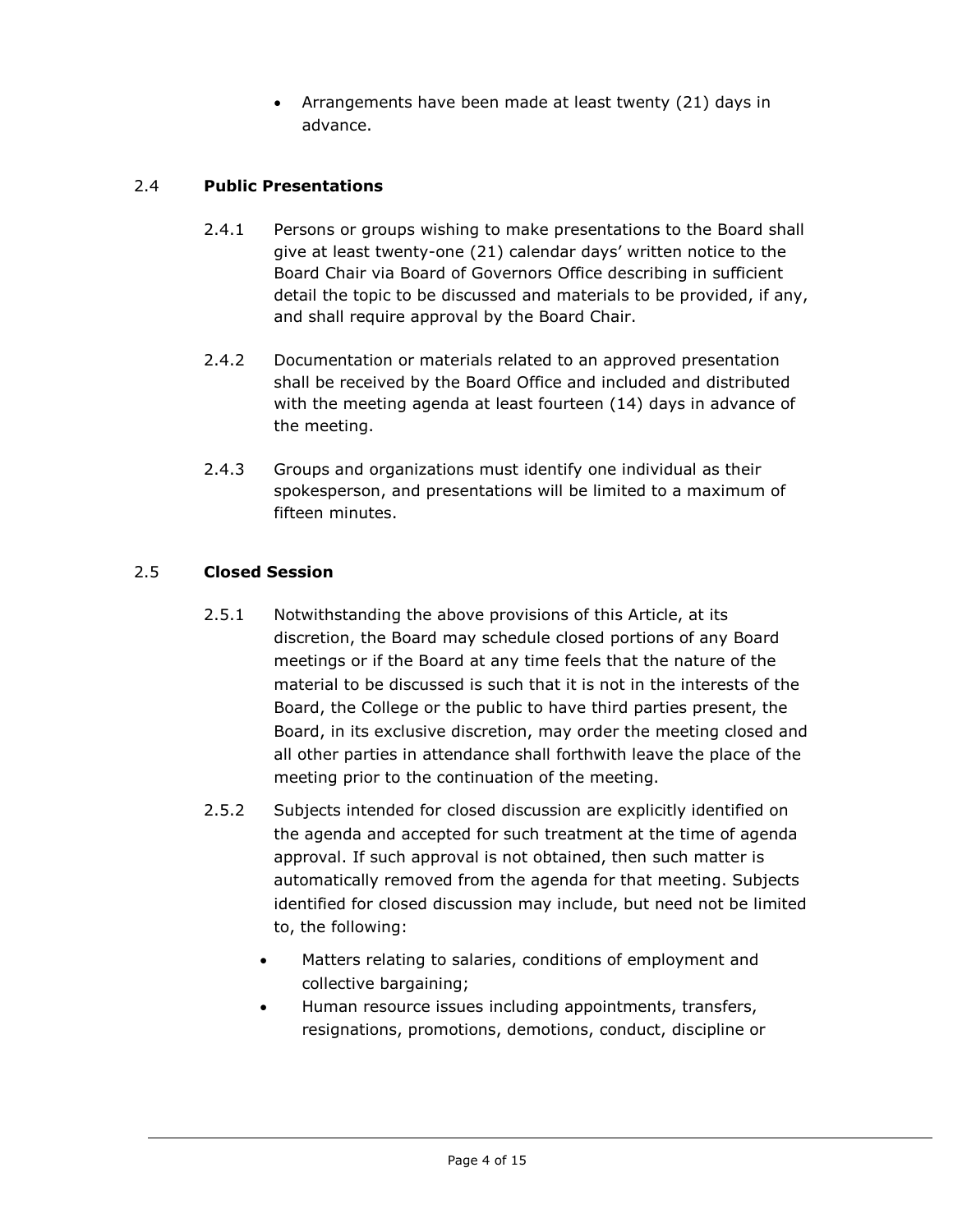suspension and all other matters that may be considered personal by any person who is to be the subject of discussion;

- Financial matters of the College, including financial reports and financial projections;
- Contracts and arrangements including proposed contracts and arrangements and tenders, capital acquisitions, real estate acquisitions and negotiations;
- Matters where Board liability may arise or where legal opinions respecting the liability or interest of the Board are expressed.
- Matters affecting competitive or business interests or that could divulge private business or personal matters of third parties.
- 2.5.3 In cases where a matter discussed in closed or in camera requires a formal motion for resolution by the Board, such motion must be reported in the public minutes except where the Board passes a deliberate motion to retain them in closed.
- 2.5.4 In the event that during public debate in a meeting of the Board it appears to any Board member that further debate on a matter may result in disclosure of information or matters referred to in subsection 2.9 or 2.11 of this Article 2, the Board may resolve to conduct its further proceedings regarding the matter in a closed session. A motion to proceed to a closed session must be debated and carried by a majority of the members present and voting.
- 2.5.5 Minutes of any part of a meeting held in a closed session shall be kept separately and made available for scrutiny only to members of the Board and to anyone who may be authorized by the Board to see them. Except as otherwise expressly provided herein, the proceedings of any meeting or part of a meeting of the Board or of any committee thereof that is conducted in a closed session, including the minutes or any records covering any such meeting in part thereof, must be kept in confidence by every member of the Board and by the Board Secretary and by any member of any committee and by any other person invited or permitted to attend any such meeting or part thereof.
- 2.5.6 Resource persons may be invited to closed Board meetings at the request of the Board Chair.

### 2.6 **In-Camera Session**

2.6.1 In-camera means a part of a Board meeting with or without administration or other parties present for which there is no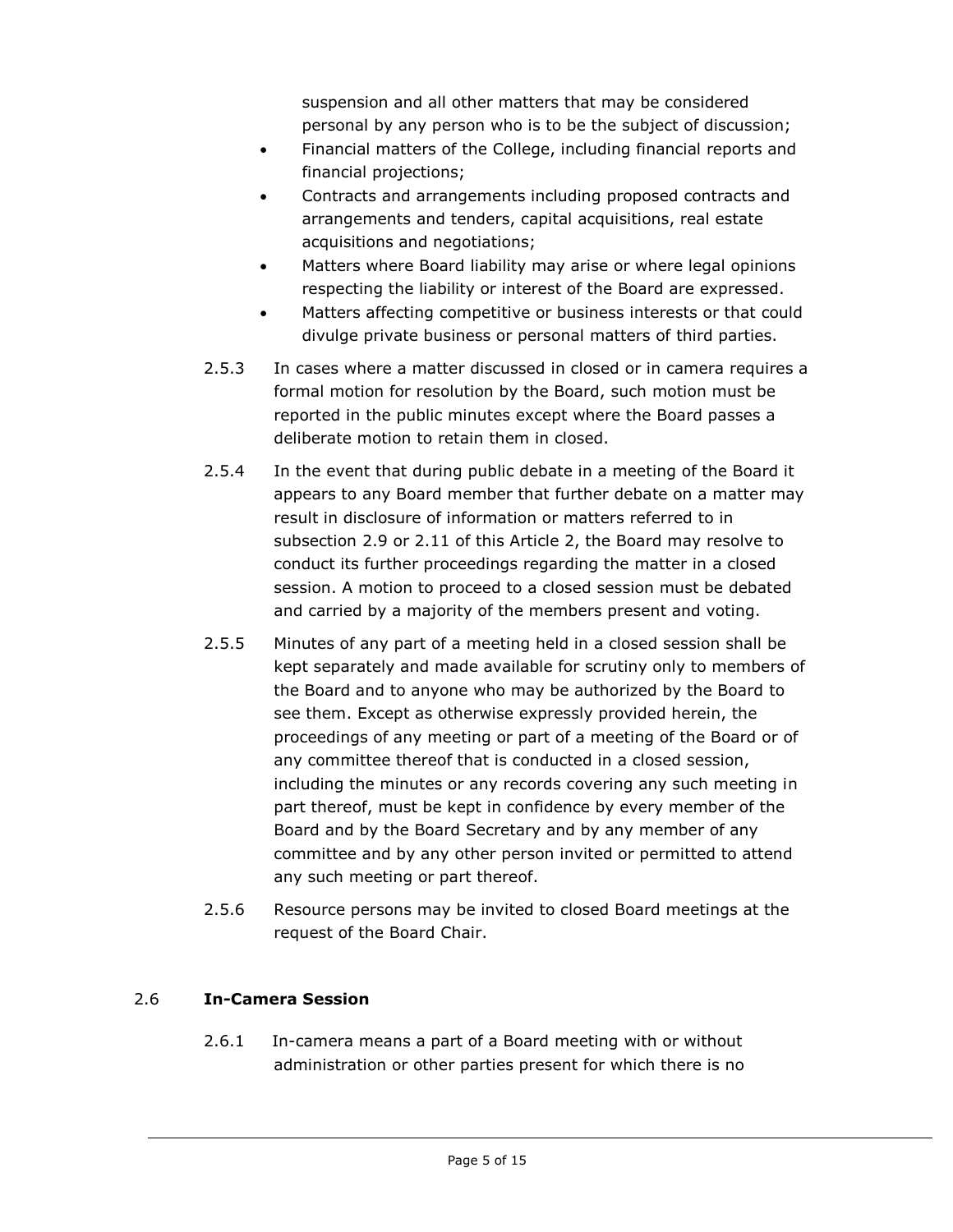agenda. The Board may move to an in-camera session to deal with confidential matters. Minutes of in-camera sessions shall not be taken, but agreed upon actions shall be brought into the minutes of the subsequent open or closed meeting.

2.6.2 The Finance & Audit Committee in-camera session with the Chief Financial Officer is documented and sealed with the committee minutes, to be opened by the Finance & Audit Committee Chair only.

### 2.7 **Special Meetings**

- 2.7.1 The Board Chair may call special meetings when she/he deems it expedient or upon the written request of at least three members of the Board.
- 2.7.2 At the time of notification for a special meeting, the Board Chair will indicate to each member so notified the location of the meeting and whether the member may attend in person, by teleconference or such other means as may be at that time prescribed.
- 2.7.3 Notice of a special meeting will be delivered:
	- to each Board member not less than twenty-four hours before the time and date of such meeting; or
	- by teleconference where unanimous consent for such a meeting is required.

### 2.8 **Emergency Meetings**

2.8.1 Where the Board Chair or the Vice Chair considers there to be an emergency, the Board Chair or Vice Chair, in the absence of the Board Chair, may call a special meeting without observing the time limit prescribed in paragraph 2.7.3, and will seek a motion to waive notice of meeting.

#### 2.9 **Meetings without Notice**

2.9.1 A meeting of the Board of Governors may take place at any time without notice provided that all members are present, have signed a waiver or passed a motion to waive the notice of such meeting.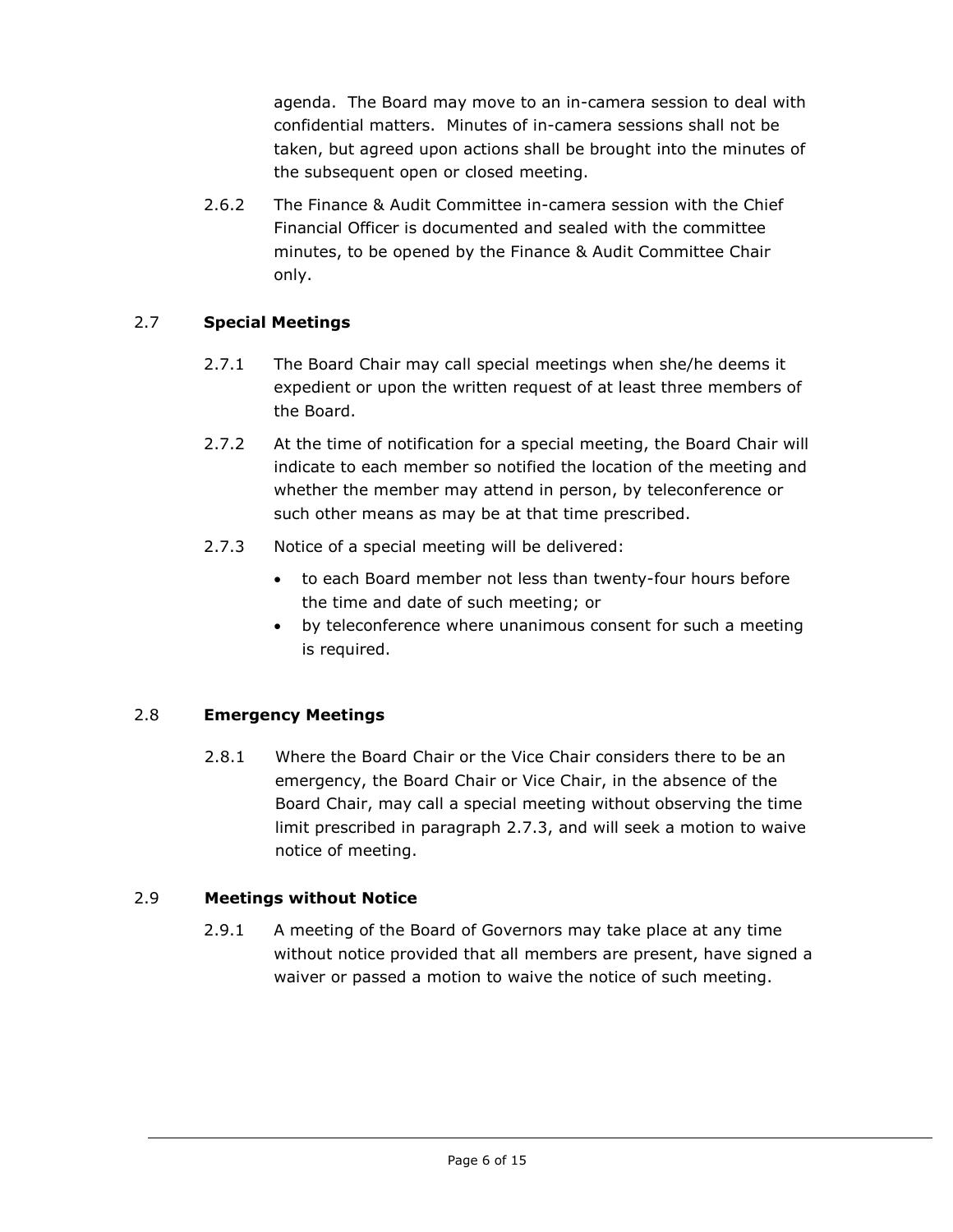### 2.10 **Circulation of Minutes**

- 2.10.1 Minutes are kept of all public and closed Board meetings and of all committee meetings of the Board. Minutes of public board meetings will be publicly available.
- 2.10.2 Minutes that have not been approved by the Board of Governors will not be made public.
- 2.10.3 Upon adoption, the minutes will be signed by the Board Secretary and by the person who chaired the meeting at which they were adopted.
- 2.10.4 A resolution signed by all the members of the Board or approved electronically is as valid and effectual as if it had been passed at a meeting of the Board, duly called and constituted and will be held to relate back to any date therein stated to be the date thereof.

### 2.11 **Board Member Engagement and Attendance**

- 2.11.1 Active Participation: Board members are required to be active participants in meetings and to consider their duty to the organization as a whole. Should a Board member be in attendance but not actively engage in organizational governance, the Board Chair will discuss the matter with the member.
- 2.11.2 Attendance: Members attend Board meetings and/or Committee meetings as set out in section 2.1 as required, and if there are more than three absences in a given academic year, the Board Chair will discuss the matter with the Board member and may request his or her resignation from the Board. The Board Chair may request a resolution of the Board, requesting the Minister to replace the Member.

### 2.12 **Confidentiality**

2.12.1 The details of any matter discussed at a closed, in-camera, or committee meeting of the Board shall be held in strict confidence by all those in attendance.

### 2.13 **Conference Meetings**

2.13.1 A member of the Board may participate in a meeting of the Board or of any committee of the Board by means of teleconference, video conference or other communication device by means of which all members participating in the meeting can hear each other. A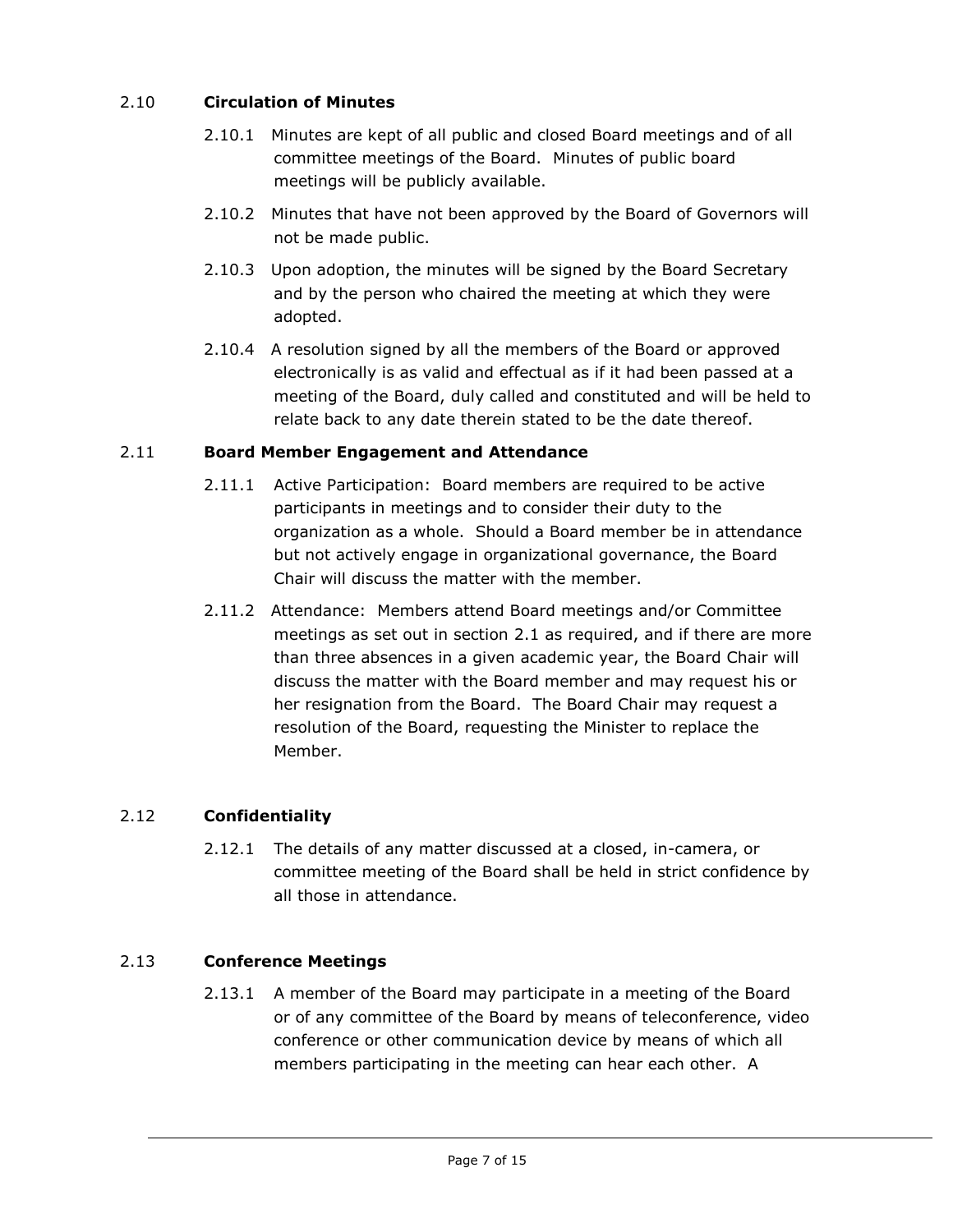member participating in accordance with this article shall be deemed to be present at the meeting and shall be counted in the quorum.

### **ARTICLE 3 QUORUM and VOTING**

- 3.1 The Board Chair, when present, and every Board member present at a Board meeting, may vote on every matter unless disqualified from voting by reason of pecuniary interest or any other conflict of interest. In the event of a tie vote the resolution will be lost.
- 3.2 The proceedings of the Board or of any committee thereof are not invalidated by any vacancy among its members or by any defect in the appointment of any member or by the disqualification of any member, so long as a quorum has been present during the conduct of the business of the Meeting.

### 3.3 **Quorums**:

- 3.3.1 A majority of the members of the Board constitutes a quorum;
- 3.3.2 It will be assumed that the quorum verified at the beginning of the meeting is maintained throughout the meeting; however, any member may request that the quorum be verified again during the meeting. The official verification by the Board or Committee Chair that a quorum does not exist will bring the meeting to a close and invalidate further deliberations but will not affect decisions made before the lack of a quorum was verified.
- 3.3.3 When there is a vacancy on the Board, the remaining members may exercise all powers of the Board.
- 3.3.4 A member who has a conflict of interest may be counted for the purposes of quorum, and abstain/not be present for the vote on the issue in conflict.
- 3.3.5 No act or proceeding of the Board is valid unless it is adopted at a meeting of the Board at which a quorum is present or consented to in writing by all members of the Board. A resolution, Bylaw or regulation approved by a majority of members present at any duly constituted meeting of the Board at which a quorum is present or that is consented to in writing by all members, binds all members of the Board.
- 3.4 In compliance with or in addition to the statutory requirements respecting conduct, members of the Board must avoid placing themselves in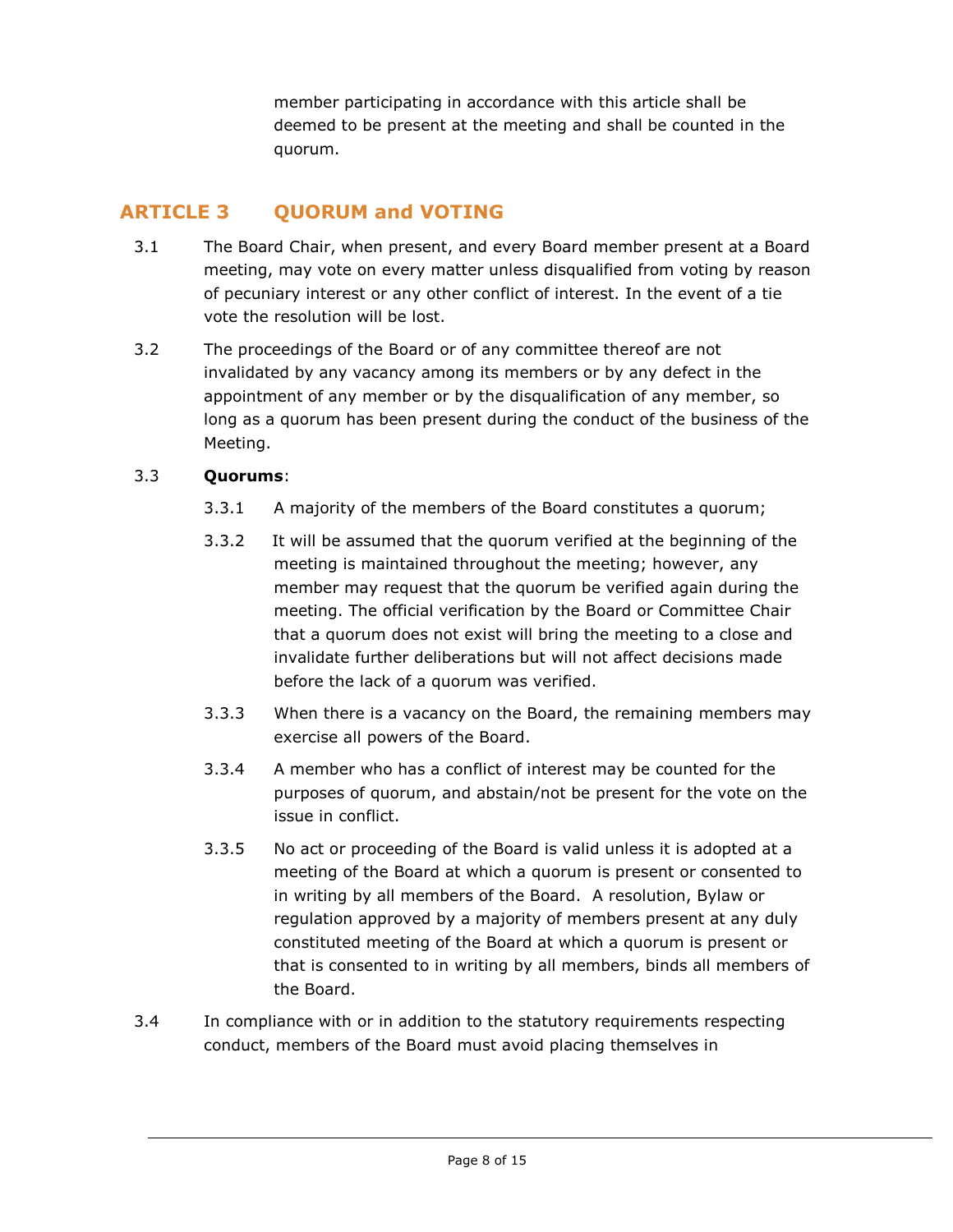circumstances of real or potential Conflicts of Interest. Refer to the NorQuest College Code of Conduct and Conflict of Interest Policies.

- 3.5 When members of the Board are not entitled to vote because of any circumstance outlines in subsection 3.4, they must so declare their conflict of interest and the declaration will be recorded in the minutes. Before discussion of the question, such Board members will:
	- 3.5.1 Absent themselves from the meeting room during the discussion;
	- 3.5.2 Not be counted as present for the quorum and the majority vote requirements.
- 3.6 Where some doubt exists as to whether a member may be in Conflict of Interest, the Board may determine by majority vote or get expert advice whether the member is in Conflict of Interest.

### 3.7 **Voting**:

- 3.7.1 Voting is by show of hands.
- 3.7.2 A secret ballot on a specific exceptional issue may occur with the approval of the Board; the Board Secretary and one other person (i.e. Senior College Official) will be responsible for counting the ballots.
- 3.7.3 No member may be represented at a Board meeting, nor vote, by proxy.
- 3.7.4 Unless a ballot is requested, a declaration by the Board or Committee Chair that a resolution has been adopted or defeated and which is recorded as such in the minutes constitutes prima facie evidence of the adoption or defeat of such resolution without requiring evidence of the number or percentage of votes registered.
- 3.7.5 Except upon a vote by secret ballot, any member present at a meeting is entitled to have his or her dissent as well as his or her name recorded in the minutes.

### **ARTICLE 4 BOARD DECISIONS**

4.1 Decisions of the Board are taken by a simple majority of votes by the members present and entitled to vote. An abstention is deemed to be a refusal to express an opinion and not a negative vote. Abstentions are not to be taken into account when calculating the simple majority. Academic, Non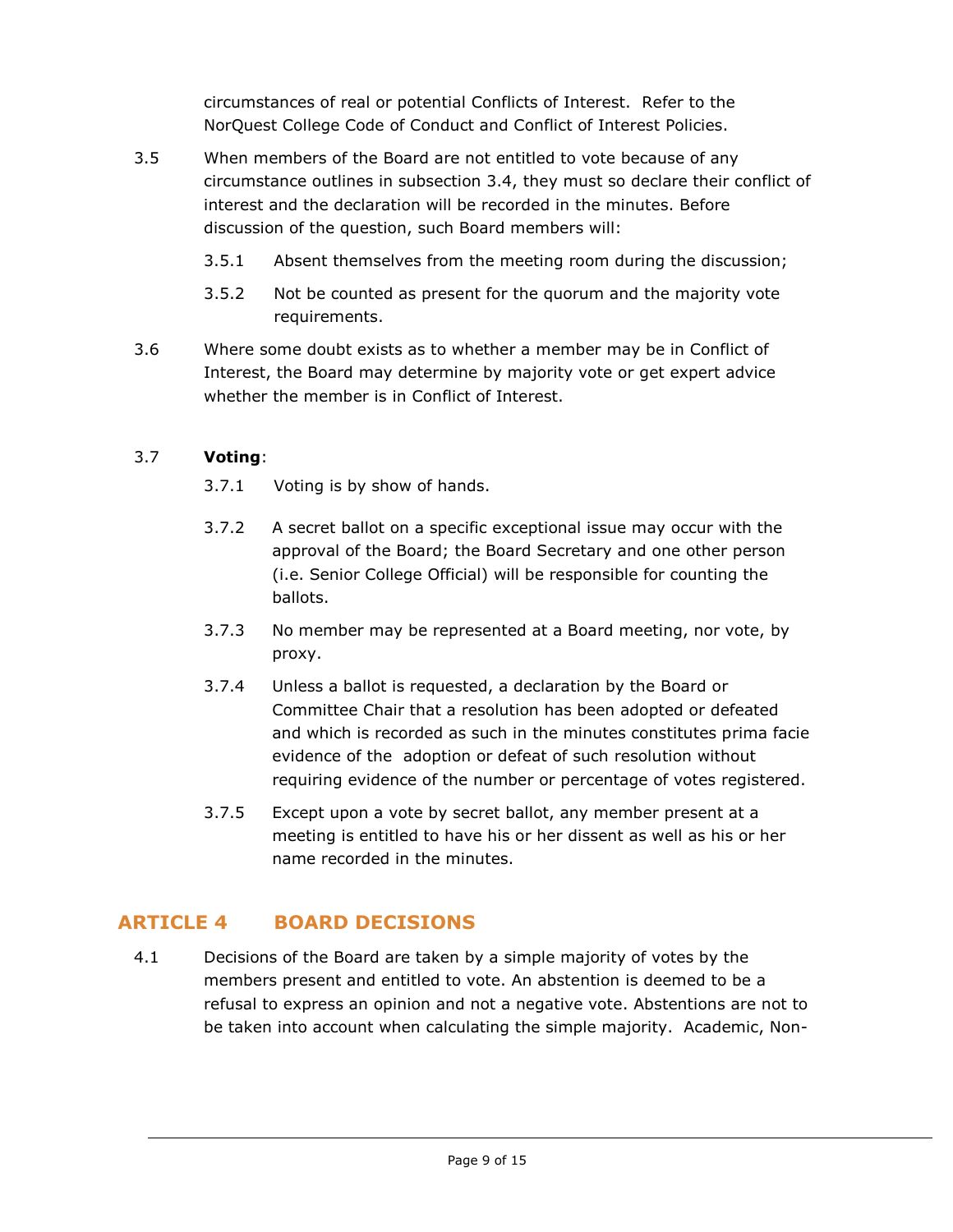academic, and student board members shall not abstain unless true conflict is declared.

### **ARTICLE 5 PROTECTION OF BOARD MEMBERS, OFFICERS AND OTHERS**

Further to 119(2) of the *Post-Secondary Learning Act* (Protection from liability):

- 5.1 NorQuest College deems it fit to provide indemnification for any person who has been, now is or shall become a member of the Board of Governors or its committees acting in the course of their duties, provided that the Board member, officer or employee was acting in good faith (each such person being in this section referred to as an "Indemnitee").
- 5.2 NorQuest College indemnifies each of the Indemnitees as well as their agents, heirs, successors and legal representative, if any, from and against all costs, charges and expenses incurred by that person:
	- 5.2.1 in respect of any action, lawsuit, legal proceeding or claim of a civil or administrative nature instituted by a third party against that person, in relation to any act, deed or matter performed, done or authorized by that person in the exercise of the duties of or as a result of holding office, including all sums of money paid in settlement of litigation or to execute a judgment, except in any case where that person has committed an act of gross negligence, an act of fault unrelated to the duties of office or fraud; NorQuest College shall be entitled to advance funds in relation to all costs, charges and expenses so incurred, subject to the obligation of that person to reimburse the same in the event that person has committed an act of gross negligence, an act unrelated to the duties of office or fraud; and
	- 5.2.2 in respect of any action, lawsuit, legal proceeding or claim of a civil or administrative nature, instituted against that person by NorQuest College or by anyone acting for the latter and in its name in relation to any act, deed or matter performed, done or authorized by that person in the exercise of the duties of or as a result of holding office, unless NorQuest College is successful therein; in the event NorQuest College is successful only in part, the court or adjudicating body shall be entitled to establish the amount of costs, charges and expenses for which that person shall be indemnified;
	- 5.2.3 in respect of any action, lawsuit, legal proceeding or claim of a penal or criminal nature, instituted against that person in relation to any act, deed or matter performed, done or authorized by that person in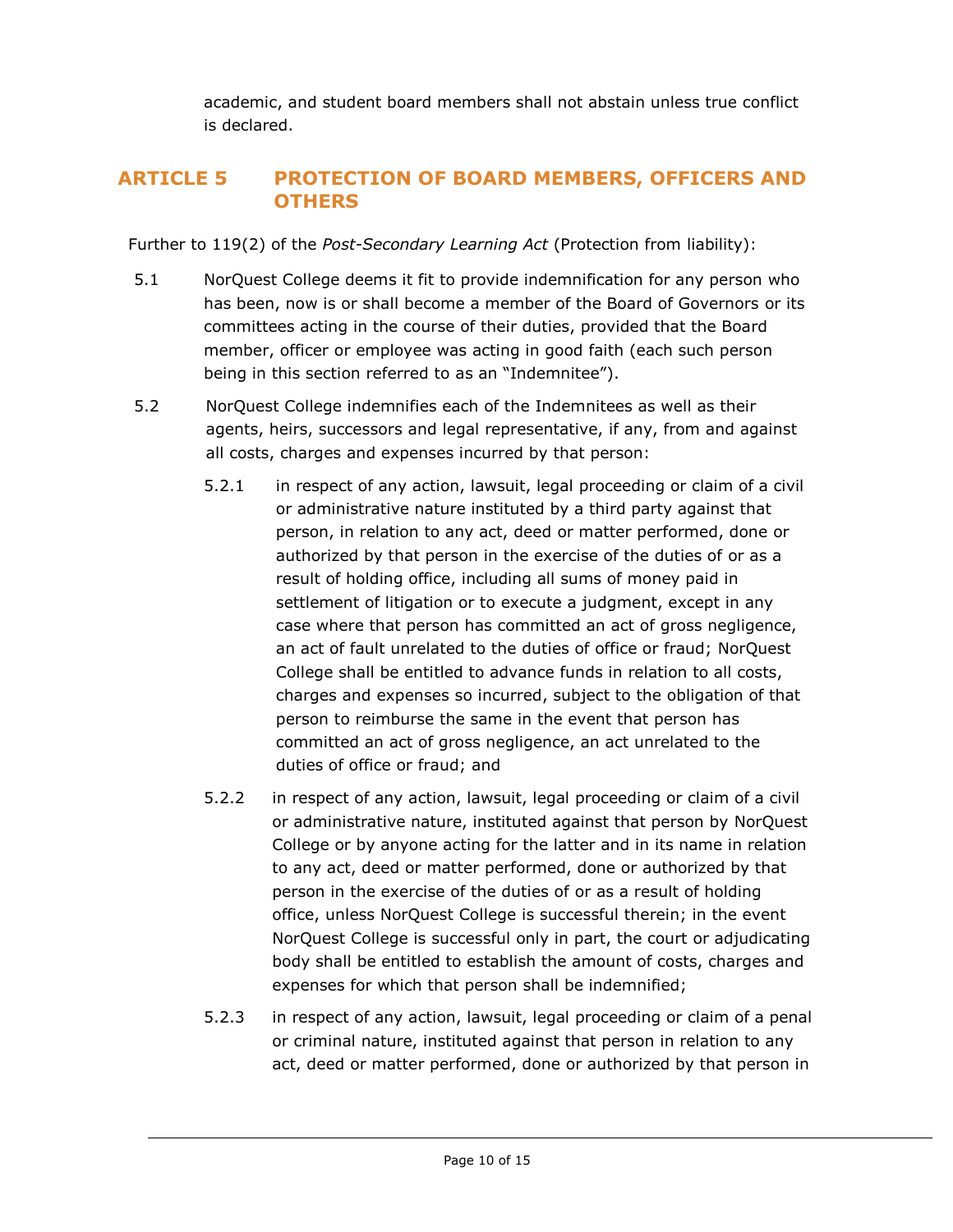the exercise of the duties of or as a result of holding office if that person has been freed of charges or acquitted or if the Indemnitee had reasonable grounds for believing that his or her conduct was lawful.

- 5.3 This article constitutes an enforceable undertaking and its provisions are enacted for the benefit of Indemnitees who by the mere fact of acceptance of office are deemed to have consented hereto;
- 5.4 Any amendment or revocation of this article shall not have the effect of depriving any Indemnitees then in office of any benefit conferred by this article.

### **ARTICLE 6 COMMITTEES OF THE BOARD**

- 6.1 Committees normally consist of three to five public members in addition to ex- officio members.
- 6.2 Typically, at the last Board meeting of the Fiscal Year, the Board Chair, working in cooperation with the President, shall present a slate of nominees for all standing committees and their chairs. The Board shall vote on each committee slate presented. In the event that a slate is not ratified, the Chair may nominate an alternate committee immediately or at a subsequent meeting.
- 6.3 The quorum of a committee is a majority of the members of the Committee.
- 6.4 Only members of the Board have a vote on standing committees. Voting privileges on ad hoc committees are defined in their associated Terms of Reference.
- 6.5 Where not specified as a committee member in the committee terms of reference, the Chair and the President shall be non-voting ex officio members of all Committees, are not obliged to attend meetings nor are they to be counted in determining the quorum for a given committee meeting.
- 6.6 Committees have only those powers and authority explicitly delegated to them by the Board in their terms of reference. The Board may review, amend or revoke any Committee decision.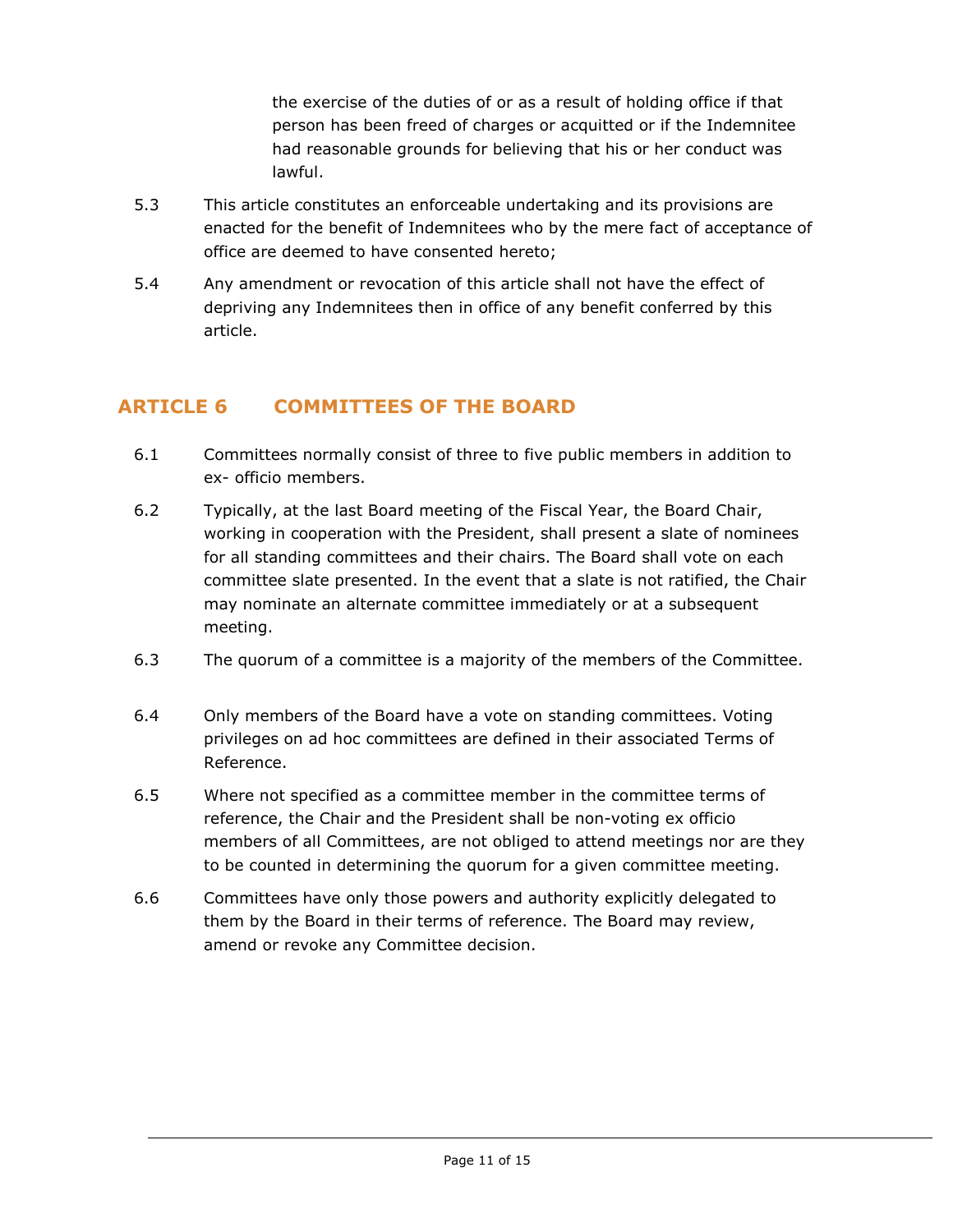- 6.7 The President designates, as required, appropriate members of management, faculty or staff to serve as resource persons to committees.
- 6.8 Meetings may be held by teleconference or other electronic means where all members can communicate each other, provided a majority of the members of the Committee agree to such a format.
- 6.9 The Chair of each committee is responsible for:
	- 6.9.1 Calling meetings, with consultation with members;
	- 6.9.2 Conducting committee work in accordance with the terms of reference approved by the Board;
	- 6.9.3 Ensuring that appropriate records and minutes of committee meetings are kept;
	- 6.9.4 Reporting to the Board on a regular basis.
	- 6.9.5 Setting agendas of Standing Committee meetings in accordance to the committee work plan and in consultation with the President.
- 6.10 In the event of a Board Chair's absence from a meeting, the Vice-Chair will assume Chair, if both are missing then the committee may select a temporary Chair for that meeting.
- 6.11 The Board Chair may recommend that the Board appoint, by resolution of the Board, additional members to committees as required at any time. Nonmembers act as advisors only and shall not be counted in determining quorum or carry a vote.

#### 6.12 **Ad Hoc Committees**

6.12.1 The Board may establish any standing or ad hoc committee consisting of one or more of its members and may delegate functions to any such committee. Members of such committees need not all be Board members.

### **ARTICLE 7 COMMUNICATIONS FROM AND TO THE BOARD**

- 7.1 The official channel of communication on all matters for consideration of the Board shall be through the Office of the President. The President shall share all such matters in the discussion with the Board Chair as appropriate and may include placing on the agenda for the meeting of the Board and/or its Standing Committees.
- 7.2 The channel of communication to the Board for all matters raised by members of the public shall be the President, who shall, in consultation with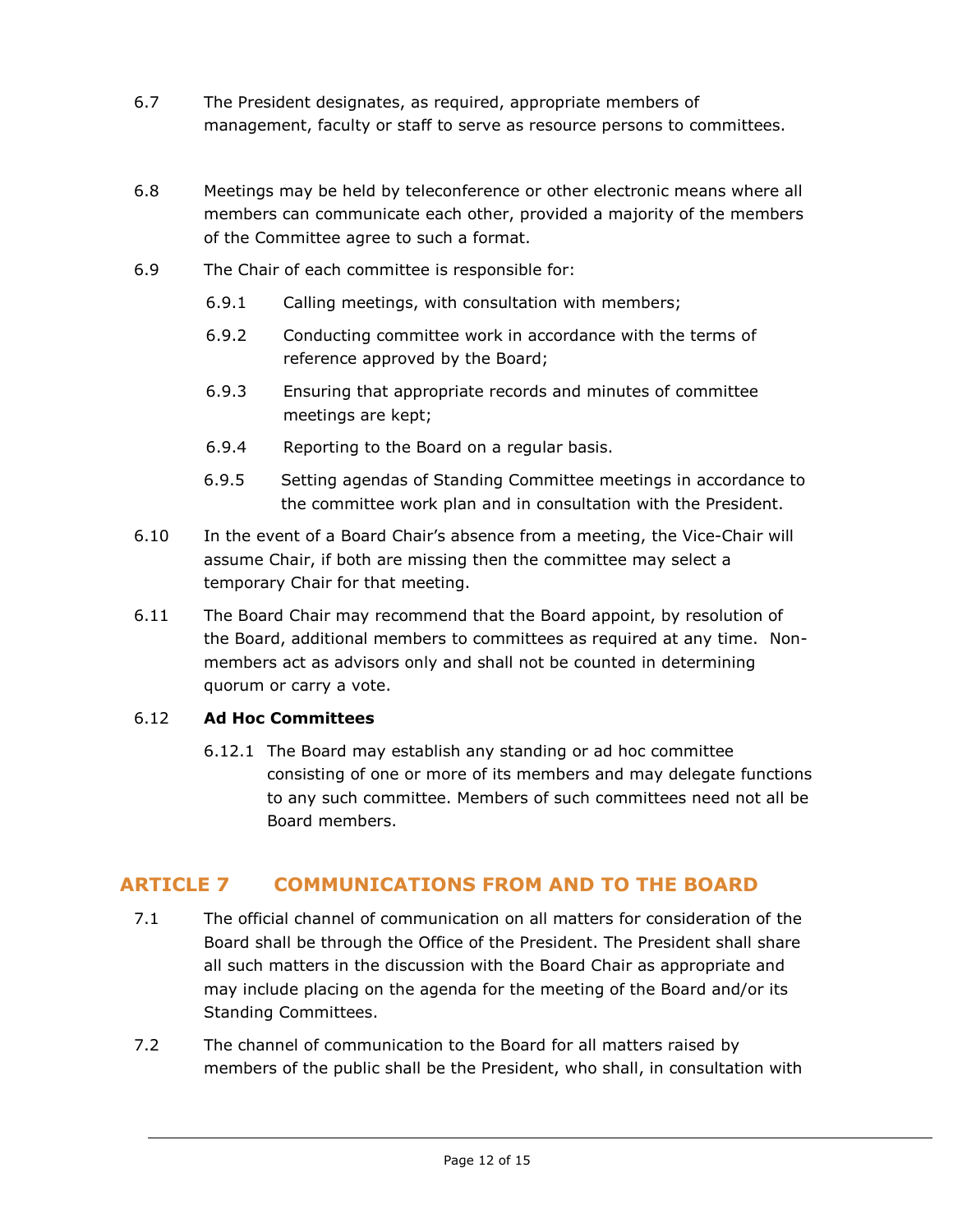the Chair, determine whether such matters should be placed on the agenda for the Board's attention.

7.3 The official spokesperson of the Board is the Board Chair or a Board member as delegated by the Board Chair. No other members shall speak on behalf of the Board.

### **ARTICLE 8 REMUNERATION OF BOARD MEMBERS**

- 8.1 Excepting the President, Board members are entitled to honoraria at rates that the Board will establish by resolution.
- 8.2 Any member on leave of absence for a period of ninety days or more will not be entitled to receive honoraria for that period of absence.
- 8.3 All members are entitled to reimbursement for reasonable expenses incurred while engaged on Board business in accordance with college policies and procedures.
- 8.4 Through an annual review process, honoraria may be adjusted with the approval of the Board.

### **ARTICLE 9 PARLIAMENTARY AUTHORITY**

9.1 Where no provision is made in these Bylaws, the Board meetings will generally follow the framework of Robert's Rules of Order, Newly Revised or any special rules of order the Board may adopt.

### **ARTICLE 10 CORPORATE SEAL AND SIGNING AUTHORITY**

### 10.1 **Corporate Seal**

- 10.1.1 The seal of NorQuest College, an impression of which appears to the right of these words, shall, when required, be affixed to contracts, documents and instruments in writing and shall be the corporate seal of the Board.
- 10.1.2 The seal shall be in the custody of the Executive Officer having the duties and responsibilities of the Chief Financial Officer.

### 10.2 **Signing Authority**

10.2.1 In accordance with established policy, any contract, document or instrument in writing requiring execution under corporate seal on behalf of the Board may be signed by the Board Chair, Vice Chair or Acting Chair and the President; or one of these officers and one of the following: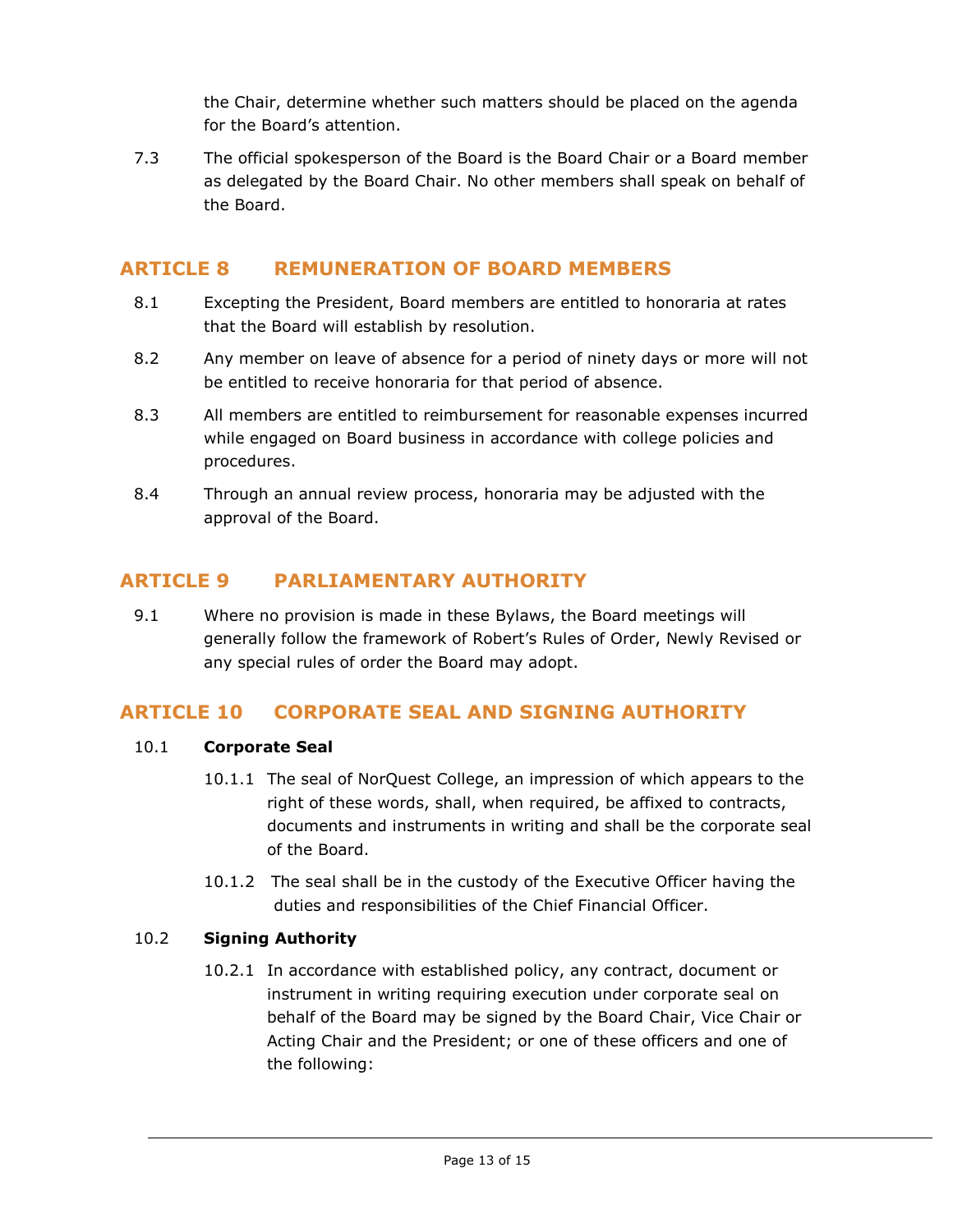- The Executive Officer having the duties and responsibilities of the Chief Financial Officer; or
- An officer appointed by the Board with authority under Article 10 subsection 10.2.5.
- 10.2.2 All contracts, documents and instruments in writing so signed under seal shall be binding upon the Board without further authorization or formality.
- 10.2.3 The Board may from time to time by resolution appoint any member or any officer or any person on behalf of the Board to sign contracts, documents or instruments in writing generally or to sign specific classes of contracts, documents or instruments in writing.
- 10.2.4 The Executive Officer having the duties and responsibilities of Chief Financial Officer shall assume all applications of the corporate seal, which shall be recorded in a journal provided for this purpose. Each entry shall include the date of use, a title or brief description of the contract, document or instrument in writing being executed and a record of those persons signing on behalf of the College.
- 10.2.5 All cheques, drafts or orders for the payment of money and all notes, acceptances and bills of exchange shall be signed by such officer or officers or other person in such manner as the Board may from time to time designate by resolution.
- 10.2.6 The Board may from time to time provide that signatures as set out in Article 11 subsection 10.3.5 may be reproduced in facsimile form as provided in such resolution.

### **POLICY MANAGEMENT AND POLICY QUALITY ASSURANCE CHART**

| <b>Board Policy Name</b>       | Board Bylaws                                                                                                                                                                                                                                                            |
|--------------------------------|-------------------------------------------------------------------------------------------------------------------------------------------------------------------------------------------------------------------------------------------------------------------------|
| <b>Board Policy Number</b>     | 10                                                                                                                                                                                                                                                                      |
| <b>Approval Date</b>           | October 26, 2015                                                                                                                                                                                                                                                        |
| <b>Date Effective</b>          | June 7, 2021                                                                                                                                                                                                                                                            |
| <b>Historical Review Dates</b> | June 28, 2010 - New Policy Established<br>May 7, 2012<br>March 9, 2015 - Reviewed and Approved: no change<br>October 26, 2015 - Revised version, addition of item 2.21<br>March 5, 2018 - Reviewed and approved<br>June 7, 2021 - Revised version, changes to Section 6 |